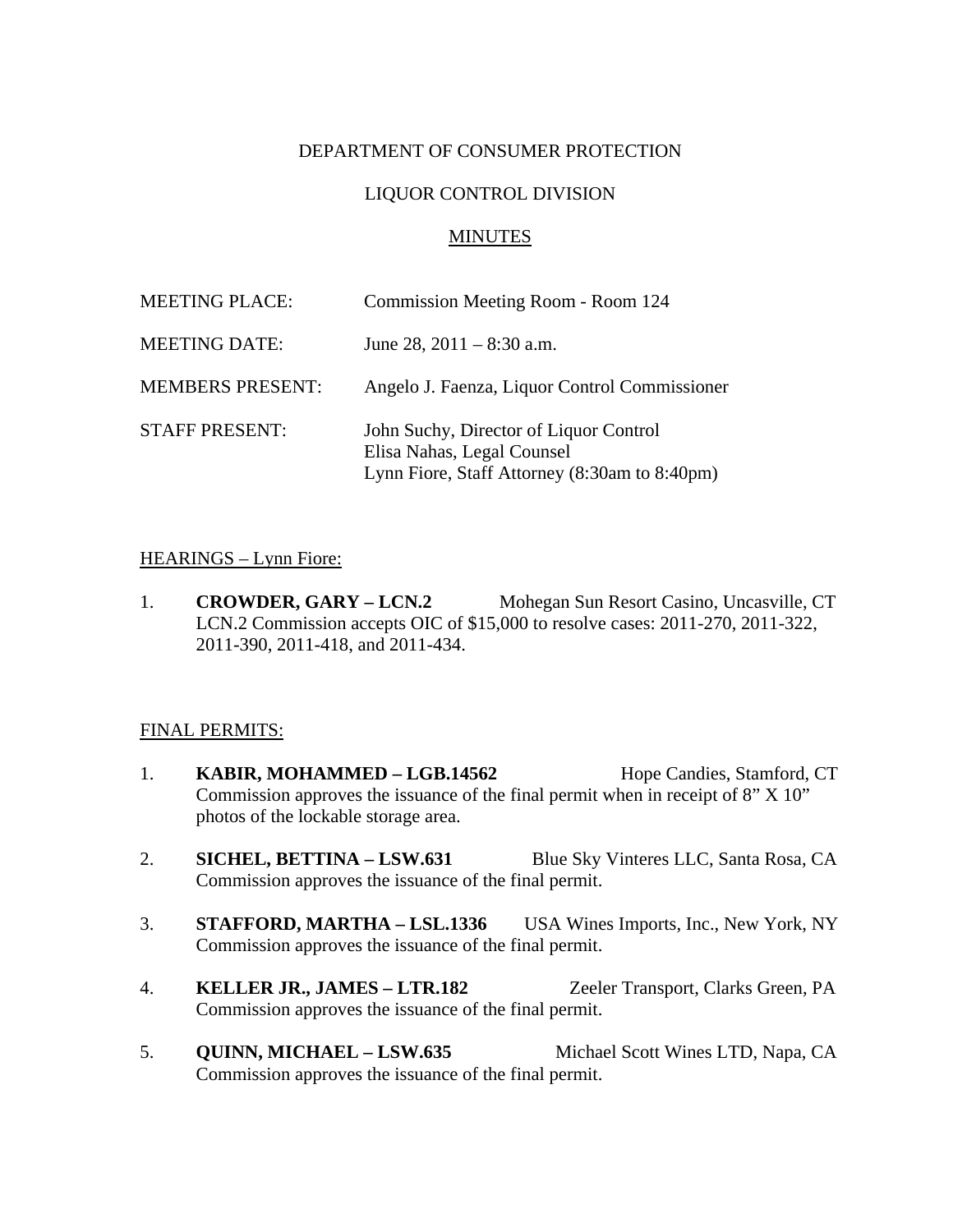Liquor Control Minutes June 28, 2011 Page 2 of 3

6. **GONZALES, BELISARIO – LRW.4825** El Embrujo, Norwalk, CT Commission approves the issuance of the final permit. Endorse "No Bar". Commission approves request for waiver of having separate toilet facilities pursuant to 30-6-B28 (c) of the Regulations of CT State Agencies.

# OTHER:

- 1. **MCGRATH, BRIAN LIH.1741-B** Mystic Hilton, Mystic, CT Commission approves the transfer of interest as outlined in schedule 2 of the proposals for RLJ II-HH Mystic, LLC and RLJ II- HH Mystic Lessee, LLC.
- 2. **COLON, EDWARD LIR.18248.P-CW** Kevin G's, Southington, CT Commission approves the request to extend the provisional permit.
- 3. **PATEL, JAMANADAS LIP.14804.P-CW** Cork and Keg, Naugatuck, CT Commission approves the request to extend the provisional permit.

# 4. **MOGANAKKUMAR, ANTHONY – LIR.18208.P-CW**

Kojkoro Asian Bistro, Greenwich, CT Commission approves the request to extend the provisional permit.

5. **GAD, AHMED – LIR.18326.P-CW** Tomatillo, Cos Cob, CT Commission approves the request to extend the provisional permit.

# 6. **BRENNAN, VIVIENNE - LIR.18296.P-CW**

Brennan's Shebeen Irish Bar and Grille, Fairfield, CT Commission approves the request to extend the provisional permit.

- 7. **STAHL, JENNIFER LIR.18330.P** Tucker's Restaurant, Kent, CT Commission approves the request to extend the provisional permit.
- 8. **CALDARERI, ANTONIO LCA.6847** Lucia Ristorante, New Milford, CT Commission approves request to endorse permit with permanent patio approval.
- 9. **MOSS III, CHARLES B. LIT.1761** Criterion Cinemas, New Haven, CT Commission reviewed letter received June 21, 2011 from Joseph Masher. After review, the Commission approved request to December 31, 2011. Director Suchy to send letter.
- 10. **CORTO, LEONARD LCA.6937** Lenny's On The Beach, Old Lyme, CT Commission reviewed letter dated June 17, 2011 from Attorney Stephen T. Perry. Director Suchy prepared draft letter for Commission and Commission authorized its transmission.